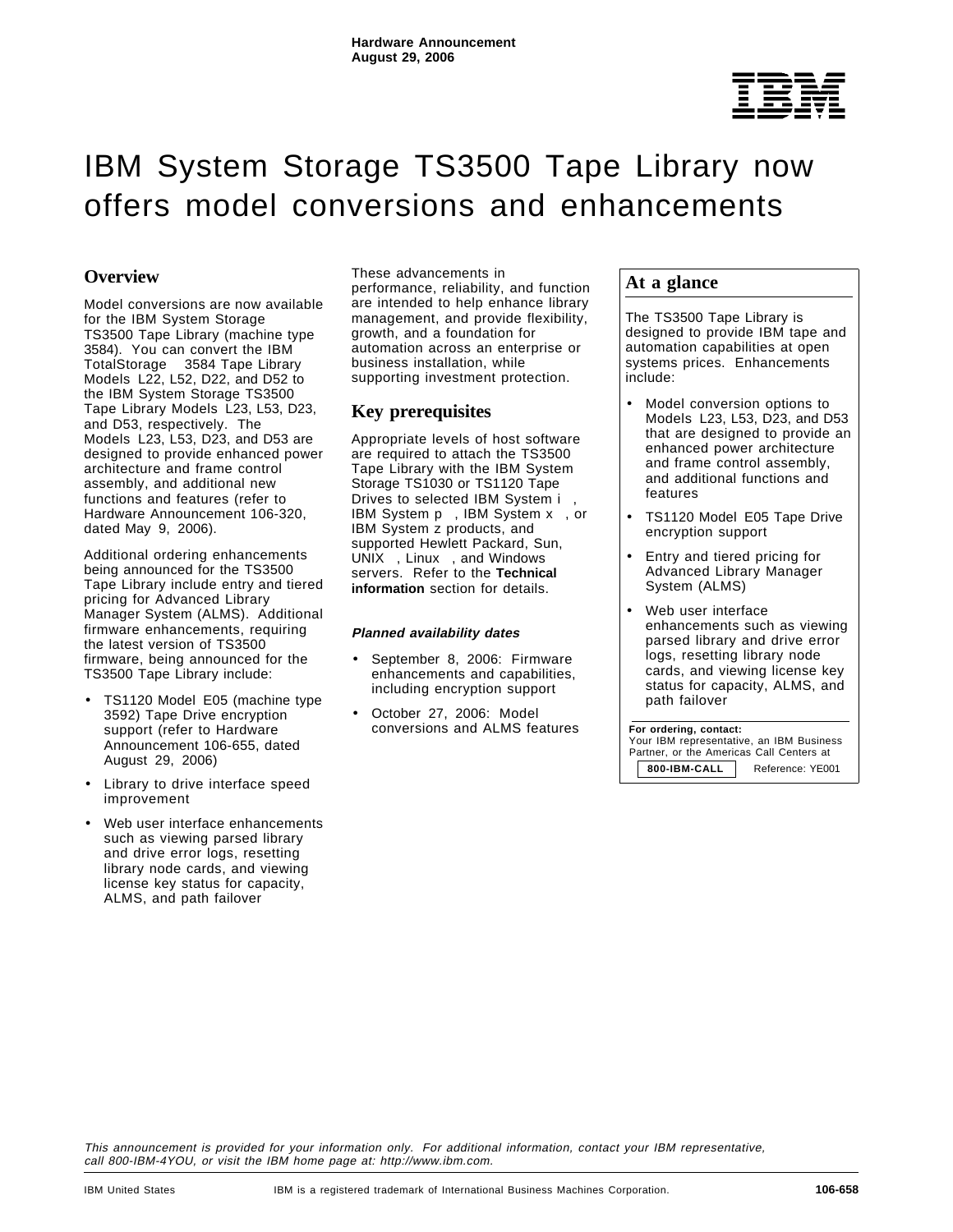## **Description**

The TS3500 Tape Library is part of the family of IBM tape library storage solutions designed for the storage requirements for today′s midrange to high-end systems. The library subsystem is designed to optimize access to data and reliability. The TS3500 Tape Library includes an enhanced power architecture and frame control assembly. This enhanced frame control assembly has fewer parts than the previous frame control assembly and is designed with hot-swappable redundant parts to help improve reliability. The enhanced frame control assembly comes standard on Models L23 and L53, and can be ordered as an optional feature on Models D23 and D53.

The TS3500 Tape Library supports the IBM System Storage TS1030 LTO Ultrium Tape Drive and IBM System Storage TS1120 Tape Drive. IBM LTO Ultrium tape drives are compact storage devices that are designed to support the highly intensive read and write operations required by today′s open-system servers. The IBM LTO Ultrium 3 Tape Drive is the third generation of LTO Ultrium tape drives in the IBM TotalStorage LTO Ultrium family of products. The TS1120 Tape Drives are designed to provide high levels of performance, functionality, and cartridge capacity supporting the 3592 tape format, including data encryption and Write Once Read Many (WORM) media support.

The TS3500 or 3584 Tape Library Models D32, D52, D53, L32, L52, and L53 can be equipped with IBM TS1030 (3588) or LTO Ultrium Tape Drives, and Models D22, D23, L22, and L23 with the TS1120 or 3592 Tape Drives. The TS3500 Tape Library Models D22, D23, D52, D53, L22, L23, L52, and L53 have a smaller footprint than Model D32 or L32, so they take up less floor space. The Ultrium 3 Tape Drives and data cartridges can be resident in the same TS3500 Tape Library frame with Ultrium 1 or 2 Tape Drives and data cartridges, and adjacent frames can have TS1120 or 3592 Tape Drives and data cartridges. The TS3500 Tape Library supports mixed media in the same library by supporting the intermix of Models D22, D23, D32, D52, and D53 within a TS3500 Tape Library. Input/Output (I/O) stations are located on Model L22, L23, L32, L52, or L53 to facilitate tape loading and unloading.

The TS3500 Tape Library is designed to provide an excellent network data backup and archive solution. With the granularity and scalability to support requirements from a few servers to hundreds of clients, from gigabytes to terabytes, this powerful pairing can grow with you, helping to protect your investment.

## **Model conversions**

You can now convert to the newer TS3500 Tape Library models. The following model conversions are available:

- 3584 Model L22 to Model L23
- 3584 Model L52 to Model L53
- 3584 Model D22 to Model D23
- 3584 Model D52 to Model D53
- 3584 Model L23 to Model L53
- 3584 Model L53 to Model L23
- 3584 Model D23 to Model D53
- 3584 Model D53 to Model D23

## **Advanced Library Management System (ALMS)**

ALMS is the next generation of IBM Multi-Path Architecture. ALMS provides a license key to enable dynamic management of cartridges, storage slots, tape drives, and logical libraries in a TS3500 Tape Library. Tape drives can be easily assigned to any logical library using a Web user interface. Logical libraries can be added, deleted, or changed non-disruptively. The

assignment of inserted cartridges to a logical library can be set manually, by the software application, or by user-defined policies. Storage capacity can typically be changed without any impact to host applications. According to a customer′s tape library capacity needs, ALMS can now be implemented as an "entry", "intermediate", or "full" capacity on demand level in the IBM TS3500 Tape Library.

## **Tape drive encryption**

The TS1120 Model E05 Tape Drive (machine type 3592 Model E05) now supports data encryption. This encryption capability is now standard on all new TS1120 Model E05 Tape Drives and is available as a chargeable upgrade option for existing installed TS1120 Model E05 Tape Drives. This upgrade requires changes to the drive hardware and microcode. The TS1120 can work with an IBM Encryption Key Manager component for the Java Platform (Encryption Key Manager) program that uses standard key repositories to generate and communicate encryption keys for tape drives on supported systems across the enterprise. The TS1120-based encryption and associated Encryption Key Manager are supported in a wide variety of operating systems environments including zOS, iOS, AIX<sup>®</sup>, HP, Sun, Linux, and Windows. In addition, three different encryption management methods are supported: Application Managed, System Managed, or Library Managed. The TS1120 supports transparent encryption to help minimize application changes in the system and library managed implementations. This encryption capability is supported via the TS1120 Tape Drive Model E05 integrated or attached to the TS3500 Tape Library and in other environments.

## **Functional enhancements**

Enhancements to the TS3500 Tape Library can help improve user interaction with the library. These functional enhancements include:

• Library to drive interface speed improvement

The communication speed between the TS3500 Tape Library and attached TS1030 and TS1120 Tape Drives has been increased. This is designed to reduce the time for tape drive code updates and the time to gather tape drive logs. This may require the drive firmware to be updated to the latest level to take advantage of the speed increase.

• Web user interface enhancements

Enhancements to the TS3500 Tape Library Web user interface improve system administrator and user interaction with the library. The Web user interface is now designed to support the ability to view parsed library and drive error logs, reset library node cards, and view license key status for library capacity, ALMS, and path failover.

## **Product positioning**

As you compare competitive tape solutions, consider:

- Library scalability
- Capacity, performance, and library management requirements
- Data integrity and security, reliability, and availability
- Storage usage and application requirements
- Affordability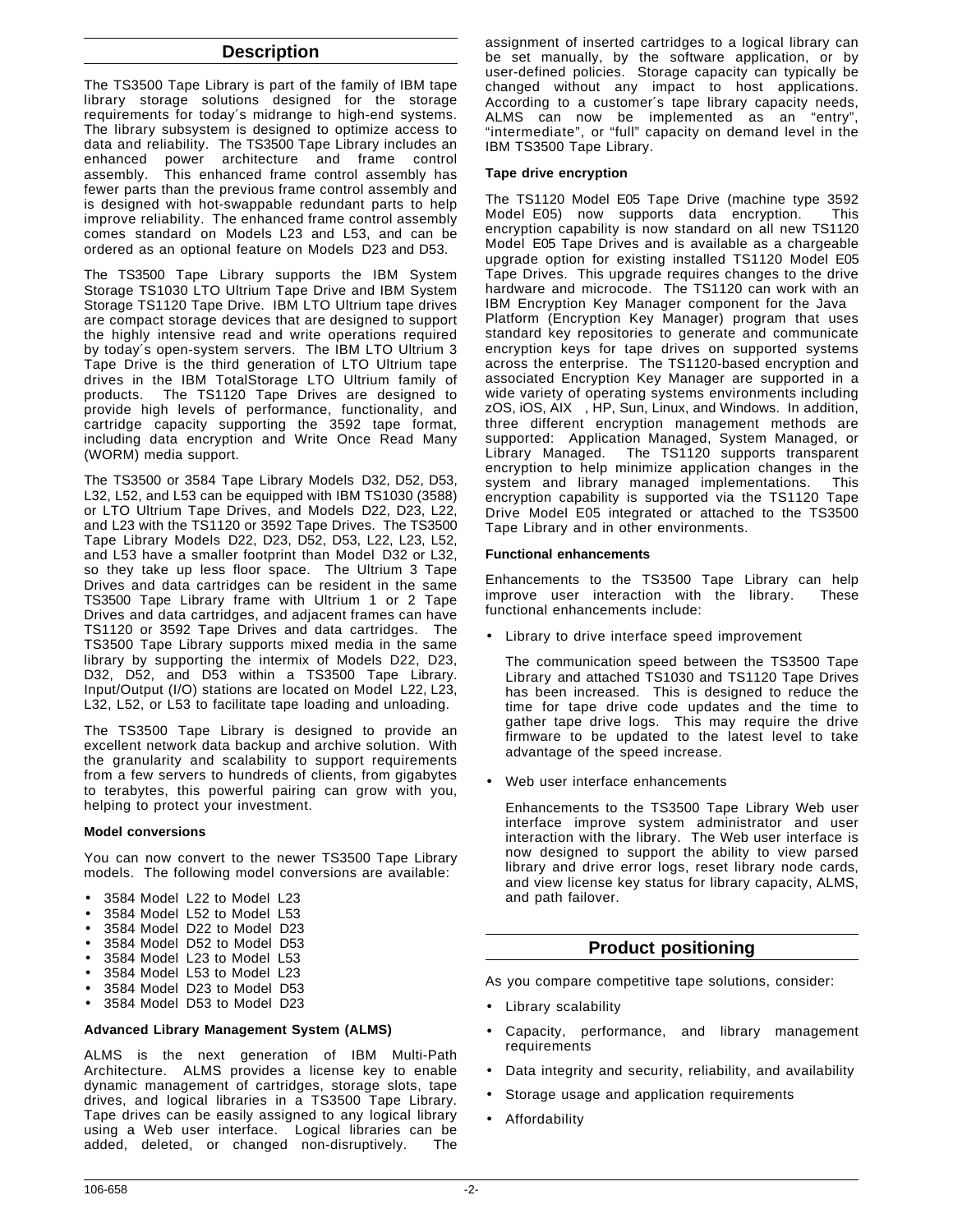- Loyalty to legacy or existing tape formats, including LTO and 3592 drive technology
- Server attachment and operating system support

The TS3500 Tape Library and storage management software applications excel in addressing these requirements and can constitute a functionally rich tape storage solution incorporating LTO Ultrium and 3592 tape technology. You can also gain flexibility in automated tape library management and unattended save and restore operations.

The TS3500 Tape Library models are a smart choice for tape automation for IBM System i, IBM System p, IBM System  $z^{<sub>m</sub>}$ , or IBM System x, and other popular open systems. The TS3500 Tape Library utilizes IBM Multi-Path Architecture, designed to allow homogeneous or heterogeneous open systems applications to share the library robotics, with ALMS for storage slot pooling and flexible drive assignment. New models of the IBM System Storage TS3500 Tape Library provide enhanced tape drive technology and support while helping to protect the investment in existing 3584 Tape Library installations. Model conversions are now available to convert to these new models. Also, additional enhancements and capabilities for the TS3500 Tape Library include:

- Tape drive encryption support for the TS1120 Model E05 (machine type 3592)
- Entry and intermediate priced offerings of ALMS for smaller library customers
- Library to drive interface speed improvement
- Web user interface enhancements such as the ability to view parsed library and drive error logs, reset library node cards, and view license key status for capacity, ALMS, and path failover

These enhancements improve the value of the TS3500 Tape Library in your environment. Customers will need to download the latest version of library and drive firmware.

The TS3500 Tape Library Base Frame Model L53 offers 64 to 287 slots for LTO Ultrium tape cartridge media and up to 12 IBM LTO Ultrium Fibre Channel Tape Drives. It is designed to provide excellent price/performance in the open systems environments where the tape automation requirements include from 1 to 12 drives or a library native capacity of up to 115 TB.

The TS3500 Tape Library Base Frame Model L23 offers 58 to 260 slots for 3592 tape cartridge media and up to 12 IBM TS1120 Tape Drives, with a library native capacity of up to 130 TB. The TS1120 Tape Drives are designed to provide high capacity, performance, and reliability in open systems environments with tape drive flexibility to accommodate capacity, as well as fast access where these requirements are needed.

Up to 15 TS3500 Tape Library Expansion Frame 3584 Models D22, D23, D32, D52, or D53 can be added to either the Model L22, L23, L32, L52, or L53. The Model D23 provides up to 400 cartridge slots for 3592 media, and can contain up to 12 TS1120 Tape Drives. The Model D53 provides up to 440 slots for LTO media, and can contain up to 12 Ultrium Fibre Channel Tape Drives. This can provide a total TS3500 library capacity of up to 192 IBM LTO Ultrium or TS1120 Tape Drives, with up to 6,887 Ultrium cartridge slots holding up to 2,755 TB of native physical capacity, or with up to 6,260 3592 cartridge slots holding up to 3,130 TB of native physical capacity.

The TS3500, part of a family of IBM System Storage tape products, can be the answer to growing storage requirements and shrinking backup windows.

If you have existing digital linear tape experience or require high-performance automated tape backup, the TS3500 Tape Library constitutes an excellent tape storage solution. In addition to reading and writing on LTO Ultrium-format tape cartridges, the TS3500 tape drives provide an enhanced functional alternative to DLT/SDLT, 1/4-inch, 4mm, 8mm, or IBM Magstar® MP 3570 tape drives.

For capacity requirements less than 28.8 TB (compressed), and depending on your storage usage and requirements, a wide spectrum of tape libraries are available from the family of IBM System Storage Ultrium Tape products. Tape automation products to choose from include the IBM System Storage TS3310 Tape Library (up to 169.6 TB compressed), IBM System Storage TS3200 Tape Library (up to 35.2 TB compressed), and IBM System Storage TS3100 Tape Library (up to 17.6 TB compressed).

## **Reference information**

- The TS1120 Tape Drive Model E05 supports encryption, Hardware Announcement 106-655, dated August 29, 2006
- The TS3500 Tape Library Models L23, D23, L53, and D53, Hardware Announcement 106-320, dated May 9, 2006
- The 3588 Model F3B, Hardware Announcement 106-340, dated May 9, 2006
- The TS1120 Tape Controller Model C06, Hardware Announcement 106-339, dated May 9, 2006
- The IBM System Storage TS1120 Tape Drive Model E05, Hardware Announcement 105-413, dated October 11, 2005
- The 3584 Model HA1, Hardware Announcement 105-061, dated February 15, 2005
- The 3588 Model F3A, Hardware Announcement 105-063, dated February 15, 2005
- The 3584 Models D22, D52, L22, and L52, Hardware Announcement 104-135, dated April 27, 2004
- The IBM TotalStorage Enterprise Tape Drive 3592 Model J1A, Hardware Announcement 103-235, dated September 9, 2003
- The improved functions and expanded attachment to 16 frames in the UltraScalable Tape Library 3584, Hardware Announcement 103-171, dated June 3, 2003
- The Ultrium 2 Tape Drive in the UltraScalable Tape Library 3584, Hardware Announcement 103-004, dated January 28, 2003
- Expanded I/O and remote library access features for the UltraScalable Tape Library 3584, Hardware Announcement 101-165, dated June 12, 2001
- Native Fibre Channel Support for the UltraScalable Tape Library 3584, Hardware Announcement 101-041, dated February 20, 2001
- The UltraScalable Tape Library 3584, Hardware Announcement 100-237, dated August 23, 2000

For IBM statement on compliance with European Union Directive on Restriction of the use of certain Hazardous Substances in Electrical and Electronic Equipment (2002/95/EC) (RoHS), visit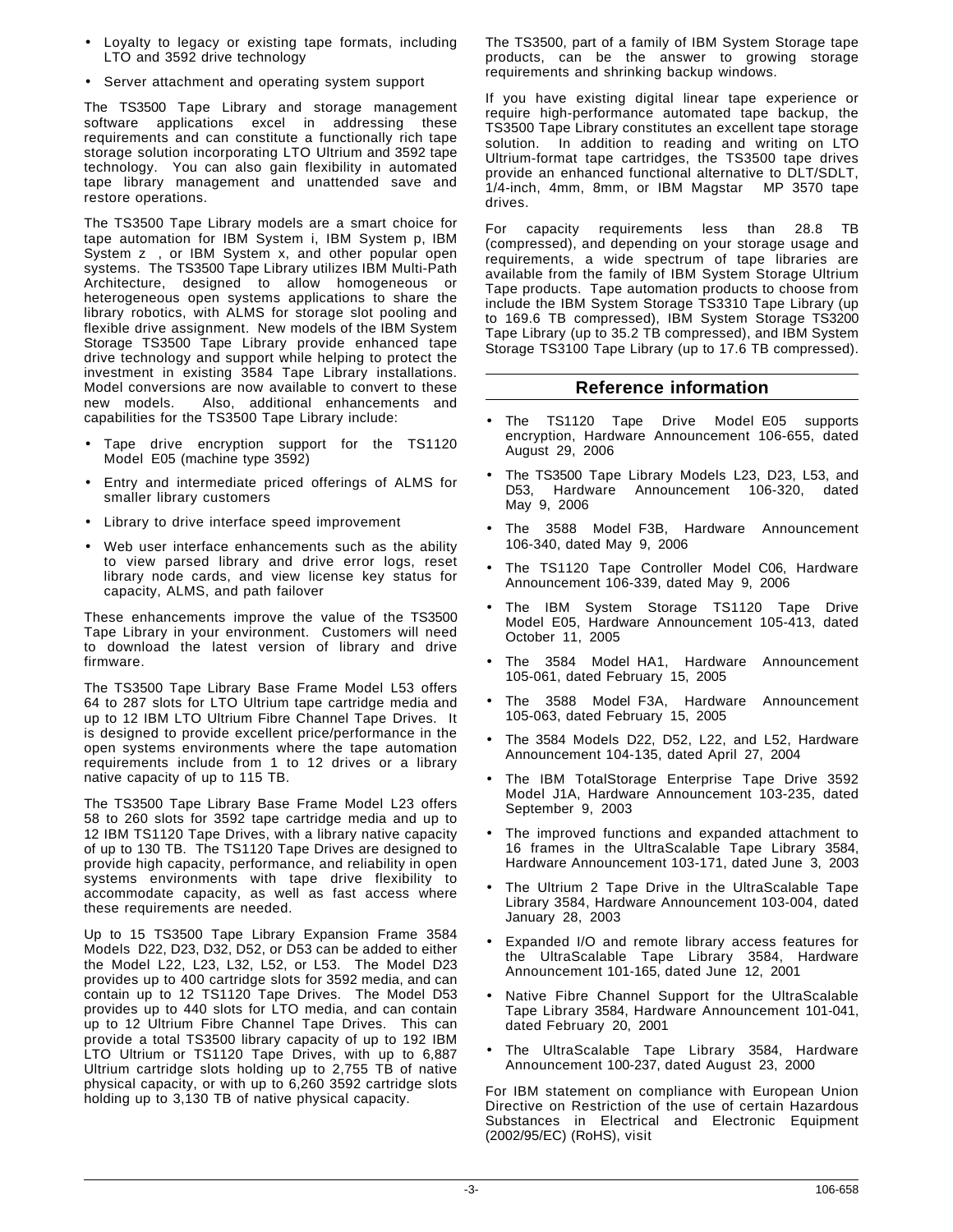**http://www.ibm.com/ibm/environment/products /rohs.shtml**

## **Business Partner information**

If you are a Direct Reseller - System Reseller acquiring products from IBM, you may link directly to Business Partner information for this announcement. A PartnerWorld ID and password are required (use IBM ID).

BP Attachment for Announcement Letter 106-658

https://www.ibm.com/partnerworld/ mem/sla.jsp?num=106-658

#### **Trademarks**

System Storage, Power Architecture, System x, System p, System i, and System z are trademarks of International Business Machines Corporation in the United States or other countries or both.

TotalStorage, AIX, and Magstar are registered trademarks of International Business Machines Corporation in the United States or other countries or both.

Windows is a trademark of Microsoft Corporation.

Java is a trademark of Sun Microsystems, Inc.

UNIX is a registered trademark of the Open Company in the United States and other countries.

Linux is a trademark of Linus Torvalds in the United States, other countries or both.

Other company, product, and service names may be trademarks or service marks of others.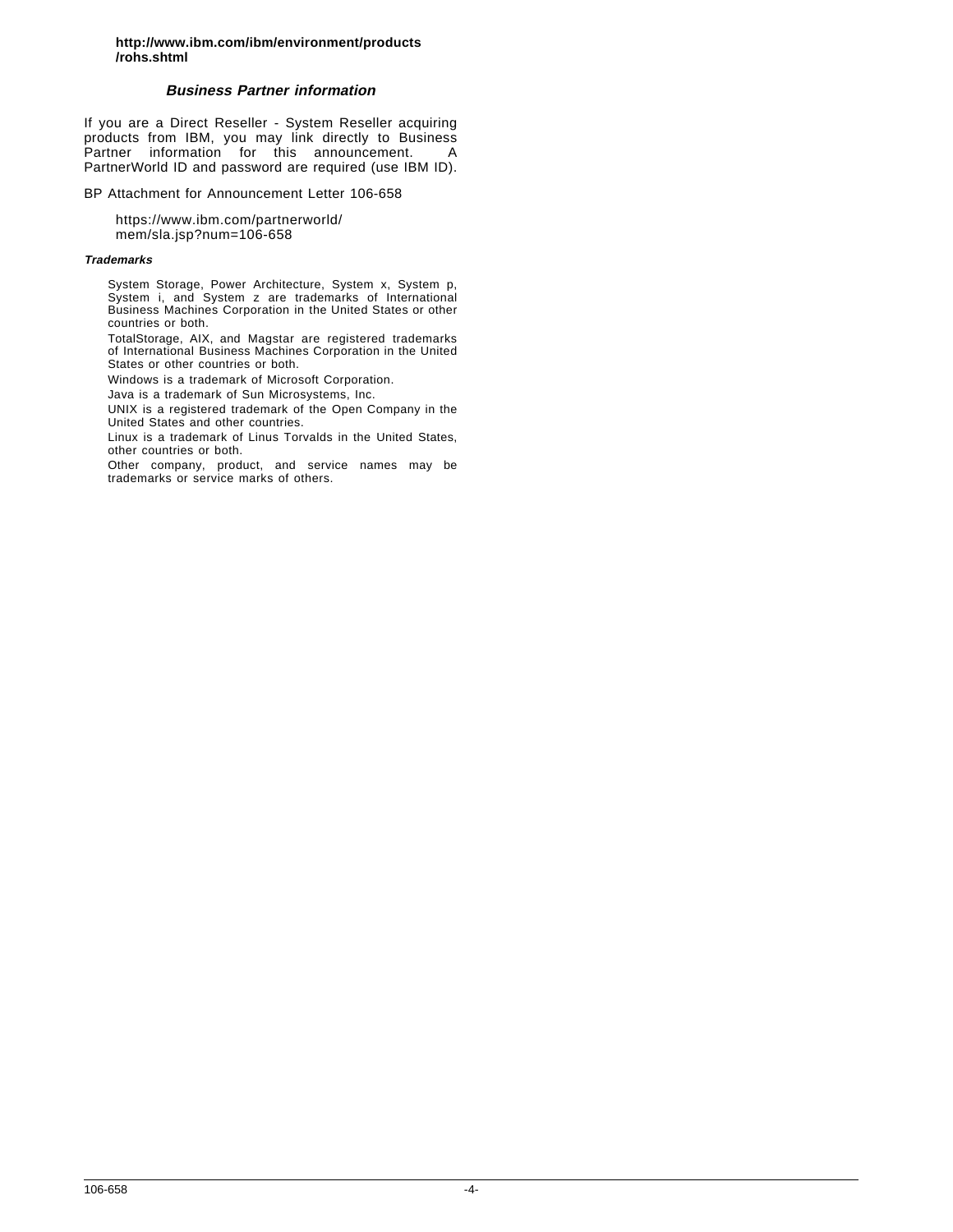

# **IBM United States Announcement Supplemental Information**

## August 29, 2006

## **Publications**

The following publications are shipped with the product. Additional copies are available. To order, contact your IBM representative.

| Title                                                                                                     | Order<br>number |
|-----------------------------------------------------------------------------------------------------------|-----------------|
| IBM System Storage (TM) TS3500 Tape Library<br>Introduction and Planning Guide<br>(IBM 3584 Tape Library) | GA32-0559       |
| IBM System Storage TS3500 Tape<br>Library Operator Guide<br>(IBM 3584 Tape Library)                       | GA32-0560       |
| IBM Ultrium Device Driver Installation<br>and User¢s Guide (English)                                      | GA32-0430       |
| IBM TotalStorage(R) Tape Device Driver<br>Installation and User¢s Guide (English)                         | GA35-0154       |
| eServer(R) Safety Notices                                                                                 | G229-9054       |

The publications listed above and the following publications are also available at:

#### **http://www.ibm.com/servers/storage/tape/lto**

- IBM System Storage TS3500 Tape Library SCSI Reference (English) (GA32-0561)
- IBM Ultrium Device Driver Programming Reference (English) (GC35-0483)

The IBM Publications Center Portal

## **http://www.ibm.com/shop/publications/order**

The Publications Center is a worldwide central repository for IBM product publications and marketing material with a catalog of 70,000 items. Extensive search facilities are provided, as well as payment options via credit card. A large number of publications are available online in various file formats, which can currently be downloaded free of charge.

## **Services**

## **IBM Integrated Technology Services**

IBM services include business consulting, outsourcing, hosting services, applications, and other technology management.

These services help you learn about, plan, install, manage, or optimize your IT infrastructure to be an On Demand Business. They can help you integrate your high-speed networks, storage systems, application servers, wireless protocols, and an array of platforms, middleware, and communications software for IBM and many non-IBM offerings. IBM is your one-stop shop for IT support needs.

For details on available services, contact your IBM representative or visit

#### **http://www.ibm.com/services/**

For details on available IBM Business Continuity and Recovery Services, contact your IBM representative or visit

#### **http://www.ibm.com/services/continuity**

For details on education offerings related to specific products, visit

#### **http://www.ibm.com/services/learning /index.html**

Select your country, and then select the product as the category.

## **Technical information**

## **Specified operating environment**

**Hardware requirements:** Model conversions are now available to upgrade installed Model L22 or Model L52 frames to Model L23 or Model L53, respectively. Model conversions are also available to convert Model D22 or Model D52 to Model D23 or Model D53. A frame conversion will replace the library and drive power system for that frame.

The following three feature numbers can now be used instead of ALMS feature #1690:

- 1692 (Entry ALMS) provides ALMS capabilities for a TS3500 Tape Library Models L22, L23, L52, or L53 with the basic slot capacity (without feature #1641, #1642, #1643, or #1644)
- 1693 (Intermediate ALMS) provides ALMS capabilities for a TS3500 Tape Library Model L22, L23, L52, or L53 with the Intermediate Capacity on Demand feature #1641 or #1643
- 1694 (Full ALMS) provides ALMS capabilities for a TS3500 Tape Library Models L22, L23, L52, or L53 with the Full Capacity on Demand feature #1642 or #1644

An update of the microcode firmware for the TS3500 is required to obtain support for the other additional enhancements and capabilities announced for the TS3500 Tape Library including:

- TS1120 Model E05 (machine type 3592) tape drive encryption support
- Library to drive interface speed improvement
- Web user interface enhancements such as viewing parsed library and drive error logs, resetting library node cards, and viewing license key status for capacity, ALMS, and path failover

Customers will need to download the latest version of library and drive firmware.

This announcement is provided for your information only. For additional information, contact your IBM representative, call 800-IBM-4YOU, or visit the IBM home page at: http://www.ibm.com.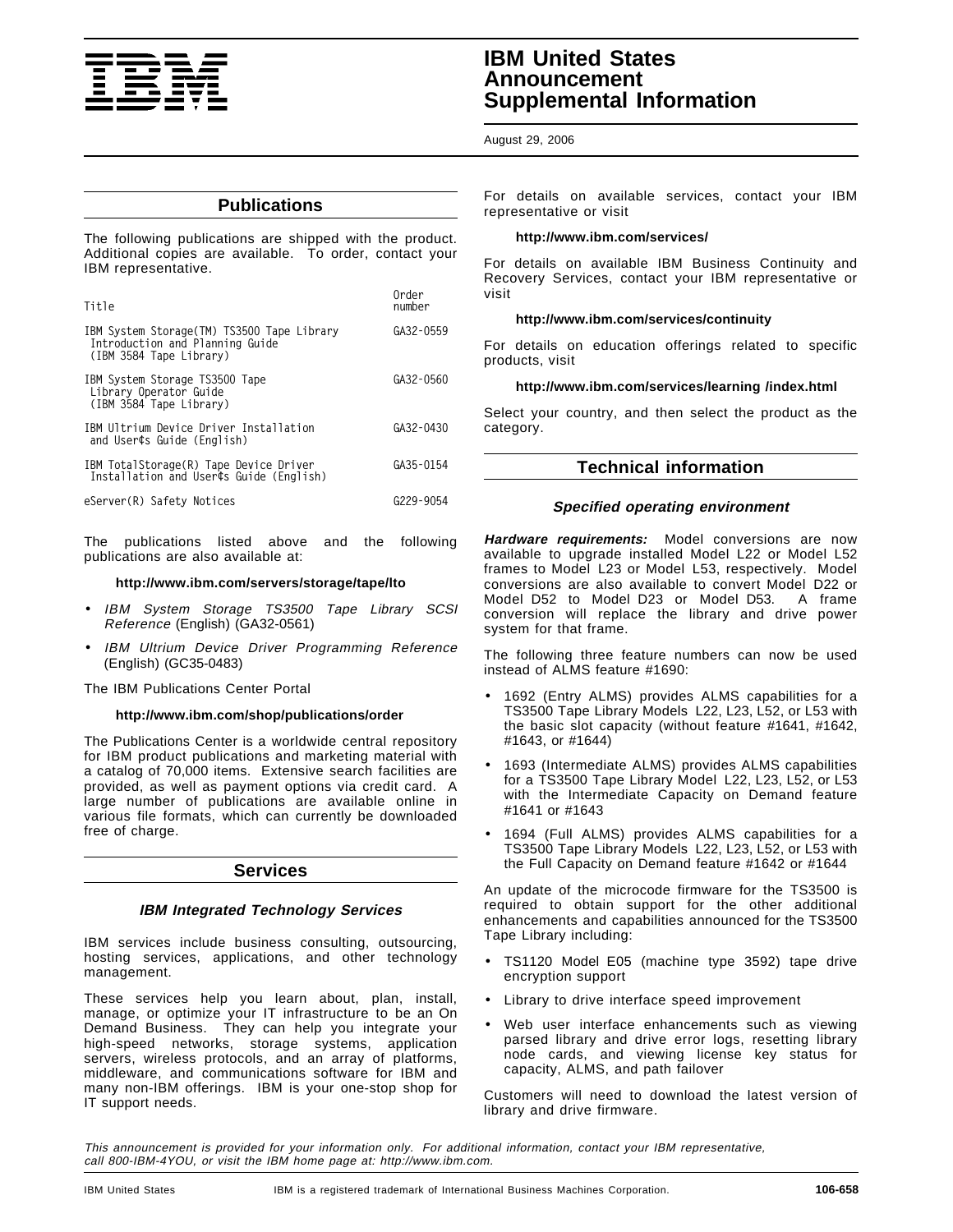The TS3500 Tape Library can be attached to selected IBM System i<sup>™</sup>, IBM System p<sup>™</sup>, IBM System z<sup>™</sup>, or System  $x^{\pi M}$  products, and Hewlett Packard, Sun, UNIX<sup>®</sup>, Linux<sup>™</sup>, and Windows<sup>™</sup> servers that support Fibre Channel interfaces.

A current list of supported open system configurations for the IBM LTO Ultrium 3 Tape Drive is available from the following Web site

## **http://www.ibm.com/servers/storage/tape/lto**

Select "LTO Support", then the "Interoperability Matrix and Software ISVs", and view the "Supported Servers and Operating Systems" for the product.

For the latest details on specific hardware, software, and Fibre Channel support for the 3592, refer to the following Web site

## **http://www.ibm.com/servers/storage/tape/3592**

## **Software requirements**

## **TS1030 Tape Drive**

Support for the TS1030 Tape Drive in the TS3500 Tape Library is provided in the following operating systems at the minimum levels indicated:

- OS/400<sup>®</sup> V5R2, or later
- $i5/OS<sup>TM</sup> V5R3$ , or later
- AIX 5L™ V5.1, V5.2, V5.3, or later
- Sun Solaris 8, 9, or 10
- Microsoft<sup>™</sup> Windows 2000 (build 2195, or greater)
- Microsoft Windows 2003 (build 3790, or greater)
- HP-UX 11.00, 11i (64 bit), and 11i v2
- Linux distributions: Red Hat Enterprise Linux V4, SUSE Linux Enterprise Server 9 (SLES 9) and Asianux 2.0

For a current list of host software versions and release levels that support the TS1030 in the TS3500, refer to the following Web site

## **http://www.ibm.com/servers/storage/tape /compatibility**

The installation of a TS1030 Tape Drive may require code updates for supported open systems device drivers or storage management software. Per the Solutions Assurance Product Review (SAPR) Guide, the account team or Business Partner should ensure that the customer checks the support levels required for their particular software environment prior to the installation of the TS1030 Model F3B. A Solutions Assurance call is required at a minimum for the installation of the first new TS1030 in an account.

An update of the open systems device drivers can be obtained via anonymous FTP from

## **http://ftp.software.ibm.com**

Look under the directory storage/devdrvr.

Further information can be found in the IBM Ultrium Device Driver Installation and User′s Guide (GC32-0430), also available at the above FTP site.

Tivoli<sup>®</sup> Storage Manager and other compatible software offerings provide storage and tape management software for the TS3500. Supporting software and applications must be obtained separately from IBM, IBM Business Partners, or ISVs. A list of compatible software is available from your IBM representative or at

## **http://www.ibm.com/servers/storage/tape /compatibility/pdf/lto\_isv\_matrix.pdf**

IBM continues to work together with ISVs to support the TS3500 Tape Library. Individual application vendors should be contacted for specific information and availability dates. Consult with ISV providers for their support of mixed drive types and media types in the same logical library.

## **TS1120 Tape Drive**

Support for the TS1120 Tape Drive in the TS3500 Tape Library is provided in  $OS/400$ ,  $i5/OS$ ,  $AIX@$ ,  $HP-UX$ , Linux, Solaris, and Microsoft Windows 2000, or 2003 operating system environments. Support for the z/OS®, z/VM®, and z/VSE® operating system environments is available through the TS1120 Tape Controller Model C06, 3592 Model J70 Controller, or 3494 VTS Models B10 or B20.

The installation of a TS1120 Model E05 Tape Drive may require code updates for S/390<sup>®</sup>, AS/400<sup>®</sup>, and supported open systems device drivers or storage management software. Per the Solutions Assurance Product Review (SAPR) Guide, the account team or Business Partner should confirm that the customer checks the appropriate PSP buckets for System z environments or the equivalent support levels required for their particular software environment prior to the installation of the TS1120 Model E05. At a minimum, a Solutions Assurance call is required for the installation of the first new TS1120 Model E05 in an account.

An update of the open systems device drivers can be obtained via anonymous FTP from:

**http://ftp.software.ibm.com** see=″ cap=″ txt=.

Look under the directory storage/devdrvr.

Further information can be found in the IBM TotalStorage Tape Device Driver Installation and User′s Guide (GC35-0154), also available at the above FTP site.

For details on supported software versions and release levels for the TS1120 Model E05, as well as hardware support information, refer to the following Web site

#### **http://www.ibm.com/servers/storage/tape/3592 /interop.html**

**Compatibility:** The TS1120 or 3592 Tape Drives cannot read cartridges written by the 3590 or 3490. Cartridges written by the TS1120 or 3592 cannot be read by the 3590 or 3490. Even though the cartridges are similar in size, they contain different media, and thus are not interchangeable.

The IBM LTO Ultrium 3 Tape Drives can read and write IBM LTO Ultrium 2 Data Cartridges. The LTO Ultrium 400 GB Data Cartridges can only be used on LTO Ultrium 3 Tape Drives.

IBM LTO Ultrium 3 Tape Drives and cartridges can be resident in the same TS3500 Tape Library with IBM LTO Ultrium 1 or 2 Tape Drives and cartridges or with TS1120 or 3592 Tape Drives and cartridges.

## **Limitations**

- Although the compression technology can increase the amount of data stored on the media, the actual degree of compression achieved is highly sensitive to the characteristics of the data being compressed.
- Fibre Channel cable lengths are limited to 500 meters (1,650 ft).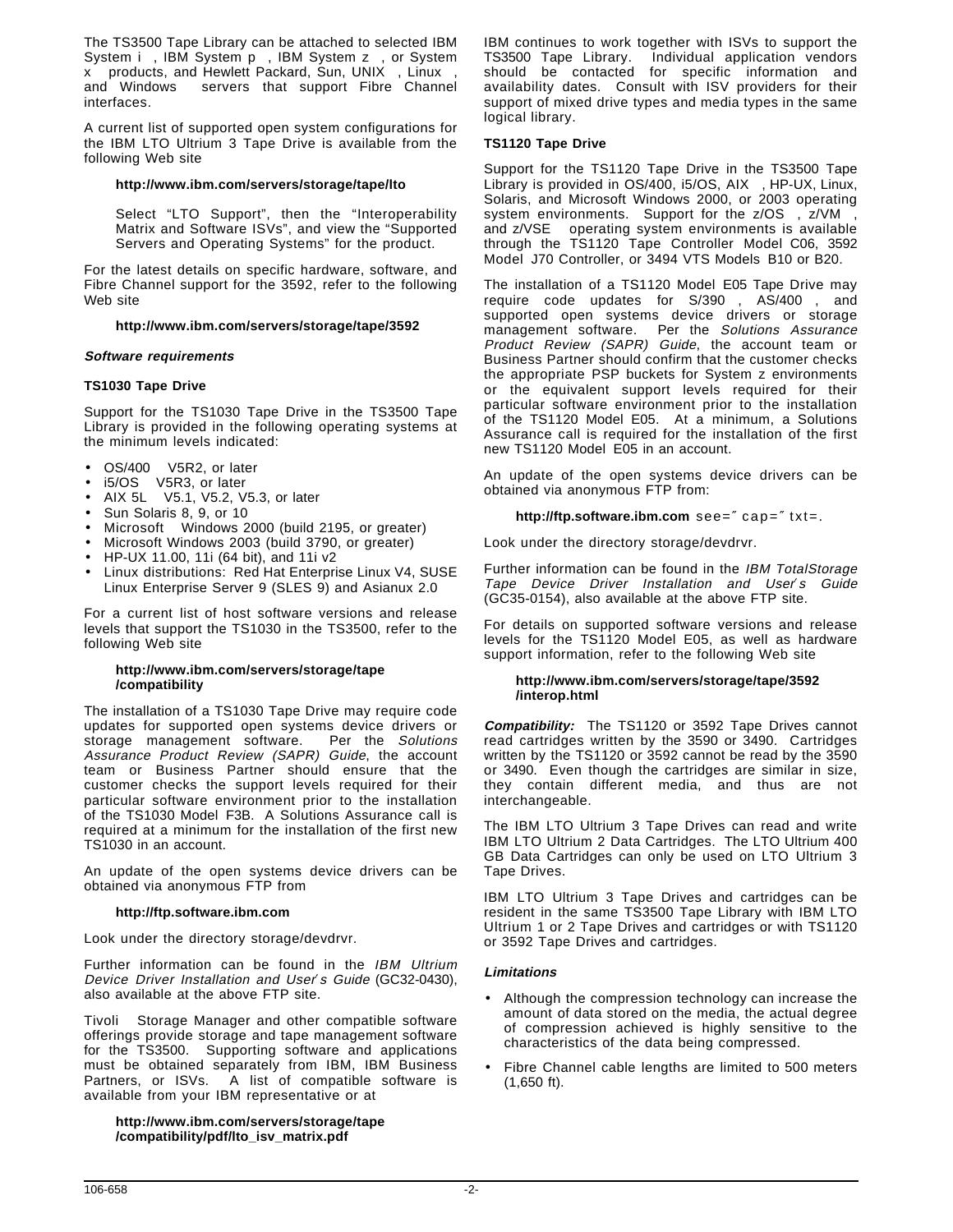- Although multiple systems may be attached to a tape<br>drive, the systems cannot use the drive cannot use simultaneously.
- LTO Ultrium data cartridges cannot reside in the same library frame with 3592 data cartridges.

## **Planning information**

**Customer responsibilities:** Physical planning is a customer responsibility. Detailed planning information is in the IBM System Storage TS3500 Tape Library Introduction and Planning Guide (GA32-0559). Current levels of the open systems device drivers should be obtained to ensure the TS1030 Model F3B is supported.

Customers are responsible for obtaining the appropriate adapters, cables, and interposers (if required) for system attachment. Customers are also responsible for ordering media.

To utilize the remote support facility, phone lines need to be installed close to the TS3500 Tape Library.

**Cable orders:** Cables are required to attach tape drives in the TS3500 Tape Library to each server connection (up to the number of tape drive attachments installed). If no host attachment cables are required to be shipped with the 3584 frame from the plant, then the No Host Cables from Plant feature (#9700) should be specified on the frame.

**Direct customer support:** Eligible customers can obtain installation and usage assistance through ASK Support using the search word TS3500, 3584, TS1030, 3588, TS1120, or 3592.

## **Supplies**

## **For end users:**

IBM LTO data media supplies including labeled, initialized, bulk data media, or cleaning cartridges can be purchased from IBM using machine type 3589. Refer to the 3589 Sales Manual.

The part numbers for additional supplies are:

**IBM part** Supply item

**24R1922 IBM TotalStorage LTO Ultrium 400GB Data Cartridge 35L2087 IBM TotalStorage LTO Cleaning Cartridge (universal)**

Labeled, initialized, or bulk data media for the TS1120 Model E05 Tape Drive can be ordered directly through AAS using machine type 3599. Refer to the 3599 Sales Manual.

The part numbers for additional supplies are:

**IBM part** Supply item

- **18P7534 IBM TotalStorage Enterprise Tape Cartridge 3592 (Data)**
- **18P7535 IBM TotalStorage Enterprise Tape Cartridge 3592 (Cleaning)**

**Note:** The 3592 data cartridge has servo tracks written on it. These tracks are designed to enable the tape drive to accurately position the read and write head with respect to the media while the tape is in motion. If these servo tracks are damaged or removed (such as by degausing), the cartridge is no longer useable.

For information about IBM branded media, such as additional IBM LTO Ultrium data or cleaning cartridges, or 3592 data or cleaning cartridges, call 888-IBM-MEDIA (426-6334) in the U.S. or Canada or refer to the following Web site

## **http://www.ibm.com/servers/storage/media**

## **Security, auditability, and control**

This product uses the security and auditability features of the host hardware, software, and application software.

The customer is responsible for evaluation, selection, and implementation of security features, administrative procedures, and appropriate controls in application systems and communications facilities.

## **Terms and conditions**

**MES discount applicable:** Equal to the volume commitment discount

**Field installable feature:** Yes

**Warranty period:** One year

**Customer setup:** No

**Machine code:** No license terms apply

| <b>Prices</b>                                                                                                                            |                                                                                                                              |                 |                                         |                                                                            |                                      |          |                               |                          |
|------------------------------------------------------------------------------------------------------------------------------------------|------------------------------------------------------------------------------------------------------------------------------|-----------------|-----------------------------------------|----------------------------------------------------------------------------|--------------------------------------|----------|-------------------------------|--------------------------|
| Description                                                                                                                              |                                                                                                                              | Machine<br>type |                                         | Model number                                                               | Feature Purchase<br>price            |          | Field<br>install<br>MMMC only | Plant<br>install<br>only |
| TS3500 Tape<br>Library                                                                                                                   |                                                                                                                              | 3584            | L22.<br>L23.<br>L52,<br>L <sub>53</sub> |                                                                            |                                      |          |                               |                          |
| Entry ALMS<br>Intermediate                                                                                                               |                                                                                                                              |                 |                                         | 1692<br>1693                                                               | \$2,000<br>4.500                     | ΝC<br>ΝC | No<br>No                      | No<br>No                 |
| <b>ALMS</b><br>Full ALMS                                                                                                                 |                                                                                                                              |                 |                                         | 1694                                                                       | 6,000                                | ΝC       | No                            | No                       |
| Mode1<br>From                                                                                                                            | - To                                                                                                                         |                 |                                         |                                                                            | Model conversion<br>purchase price   |          |                               |                          |
| L <sub>22</sub><br>L <sub>52</sub><br>D <sub>22</sub><br>D <sub>52</sub><br>L <sub>23</sub><br>L <sub>53</sub><br>D23<br>D <sub>53</sub> | L23<br>L <sub>53</sub><br>D <sub>23</sub><br>D <sub>53</sub><br>L <sub>53</sub><br>L <sub>23</sub><br>D <sub>53</sub><br>D23 |                 |                                         | \$15,000<br>15,000<br>12,500<br>12,500<br>4,600<br>4,600<br>4,500<br>4,500 |                                      |          |                               |                          |
| From                                                                                                                                     | Feature<br>Τo                                                                                                                |                 |                                         |                                                                            | Feature conversion<br>purchase price |          |                               |                          |
| 1641<br>1642<br>1681                                                                                                                     | 1643<br>1644<br>1682                                                                                                         |                 |                                         | \$0<br>0<br>0                                                              |                                      |          |                               |                          |